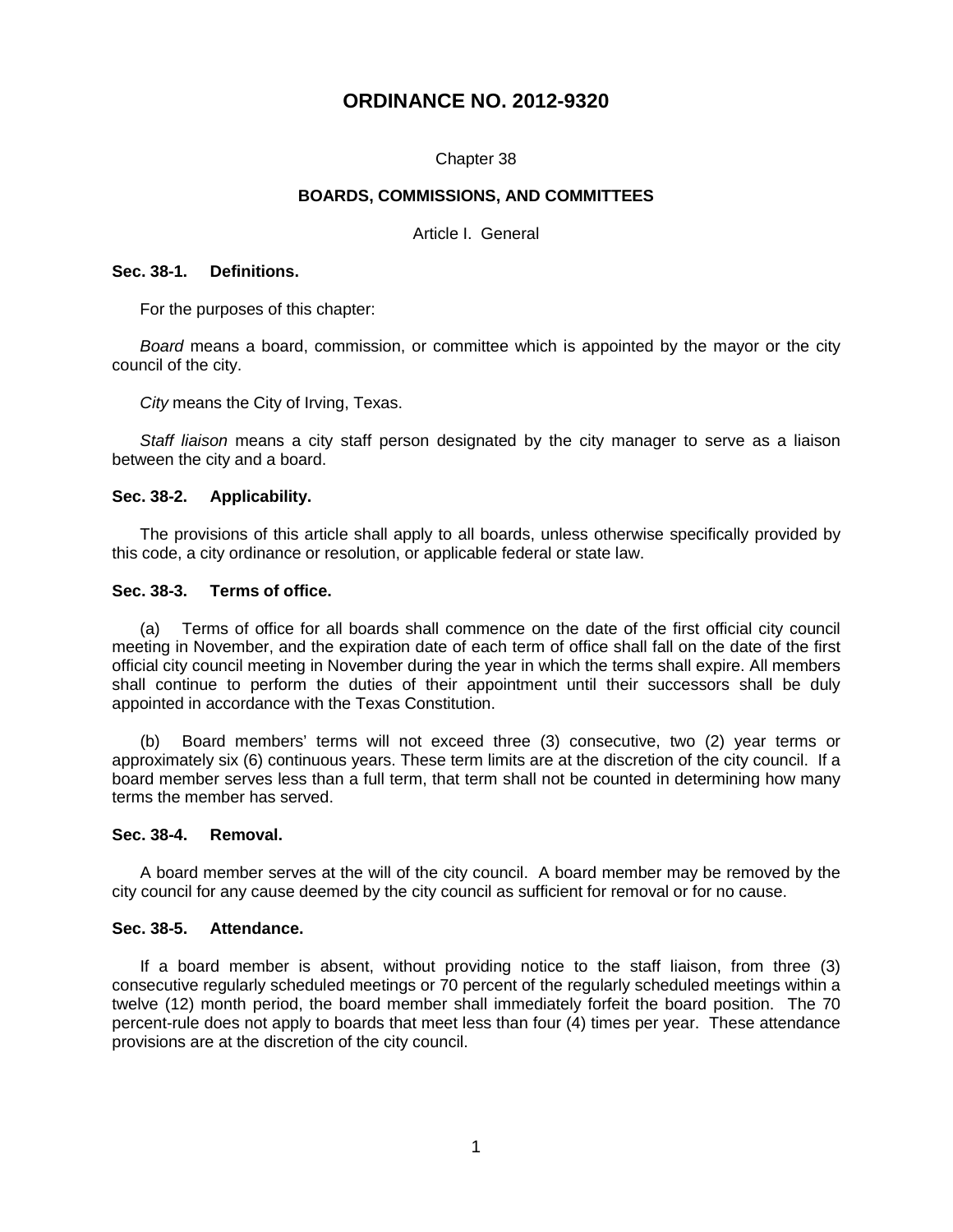## **Sec. 38-6. Vacancy.**

If a board member is unable to complete his or her term for any reason, the city council may appoint a person to complete the unexpired term of the vacated position.

## **Sec. 38-7. Service.**

A person may serve on only one board at a time with the exception that the person may serve concurrently on one board and one ad-hoc committee.

## **Sec. 38-8. Quorum.**

A majority of board members constitutes a quorum for the transaction of all matters and business.

## **Sec. 38-9. Meetings.**

(a) Board meetings shall be held in accordance with the Texas Open Meetings Act.

(b) Each board shall hold a meeting at least once each quarter and thereafter as necessary at a place and time to be determined by the board, except as provided by subsection (c) of this section.

(c) When no apparent board business is required, the board chair may cancel a regularly scheduled meeting.

## **Sec. 38-10. Officers.**

(a) Each board shall appoint one chair and one vice-chair to serve for a one-year term.

(b) The duties of the chair shall be to preside at all meetings of a board; to appoint committees, subcommittees, or task forces of the board; to work with the staff liaison to coordinate agendas for meetings; and to represent the board before the city council or in other capacities as required or authorized by the board.

(c) The duties of the vice-chair shall be those of the chair in the absence of the chair.

(d) The board shall elect the chair and vice-chair from its members by a majority vote at the first meeting of each calendar year or at the first meeting after appointment and qualification of its new members, whichever is first.

(e) The terms of office of the chair and vice-chair shall be for one (1) year, at which time a newly elected chair and vice-chair will assume office.

If an elected officer vacates the position of chair or vice-chair for any reason prior to the end of their term of office, the board will elect, at its next regular meeting following the vacancy, another board member to fill the office. This person shall hold the position until the next regular election in accordance with subsection (d) of this section.

# **Sec. 38-11. Ex officio members.**

The city council, if it deems desirable, may appoint ex officio, non-voting members to a board.